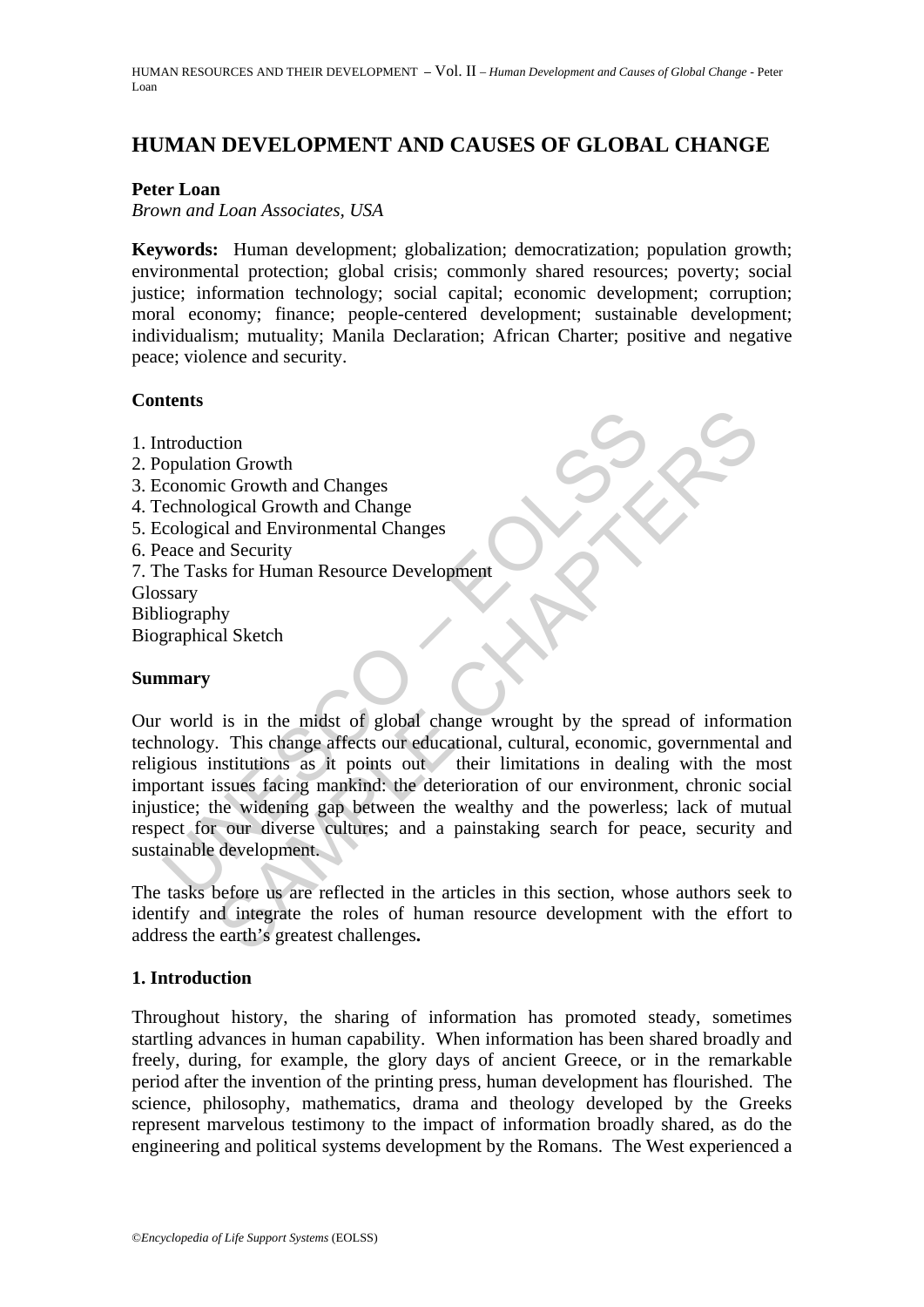HUMAN RESOURCES AND THEIR DEVELOPMENT – Vol. II – *Human Development and Causes of Global Change* - Peter Loan

slowdown and reversal in human development over several centuries when the means and will to share information declined in the Middle Ages. But the sharing with the Europeans of information and knowledge that the Arabs had carefully preserved and developed contributed to rapid human development in the West during the late Middle Ages.

Dissemination of information can be considered the single most dynamic factor in human development. At the turn of the  $21<sup>st</sup>$  century the whole world was aware that something extraordinary was unfolding. The speed at which information now travels around the world is unprecedented and breathtaking. The impact of this phenomenon is yet to be fully understood, but few doubt that it has radical implications for all major world systems and institutions, and for the course of human development.

In its most general sense, globalization results from this rapid and broad transfer of information. This information may be of cultural, technical, commercial or religious content; it may be ethically neutral or normative; it may or may not be sanctioned by institutional authority.

ts most general sense, globalization results from this rapid and<br>rmation. This information may be of cultural, technical, comm<br>tent; it may be ethically neutral or normative; it may or may no<br>itutional authority.<br>many, glo t general sense, globalization results from this rapid and broad transfer and. This information may be of cultural, technical, commercial or religing may be ethically neutral or normative; it may or may not be sanctioned a For many, globalization is connected with the spread of capital markets, or the location of sport shoe factories in places heretofore unknown. But globalization is indicated by other things as well, such as the rise in the adoption of Asian children by American parents, the growing popularity of international music, the meteoric rise in popularity of soccer in the United States and of basketball in Europe, Africa and Asia, the airing of international disputes before the public, and the opportunity for public opinion to influence even military courses of action. Globalization of information, attitudes and values, may expose as pathetic traditional approaches to governance, as for example, the heavy handed attempts by national leaders in several countries in the opening years of the 21st century to stifle political opposition in order to retain government power.

This rapid dissemination of information has resulted in globalization, a conflation of space and time that lays out on a huge world stage the cultural currents of our times. The research, beliefs, attitudes and values regarding religion, philosophy, economics, sports and education are available to journalists, janitors, judges and jockeys alike. The stage is awash with information that dazzles, misleads, threatens, inspires, teaches and reproaches. Globalization has been predominantly a Western phenomenon, but by the turn of the century, as electricity and satellite communications have spread ever more widely around the world, access to information and knowledge is freely available to increasing numbers of even poor and isolated populations.

The technical barriers to this global dissemination of information are being dismantled. The economic barriers, though still firmly in place, are beginning to weaken as companies subsidize the costs of Internet access in order to advertise their products.

Globalization and the dissemination of information are closely linked, but neither necessitates nor guarantees human development. Human development requires the transformation of information to knowledge and then to wisdom (and moral behavior). The barriers to this transformation process, more difficult to surmount than those that stand in the way of the colonization of space, more complicated than those that block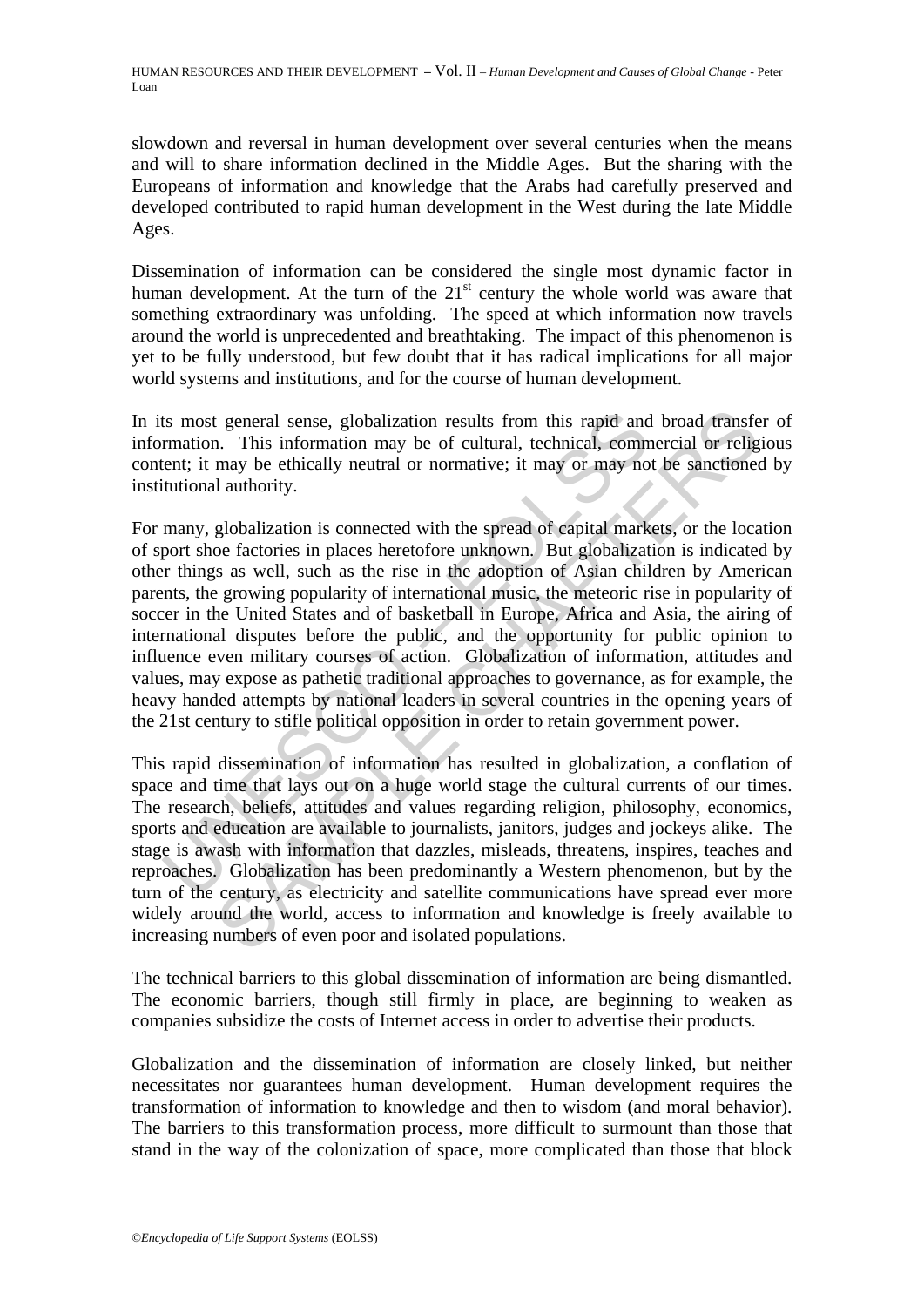the understanding of particle physics, are neither technical nor economic in a primary sense, but lie within the human heart. The varieties of belief, the reverence for the ways of our familial and political ancestors, the environments that shape our political and religious attitudes, are common ingredients in the make-up of these barriers. Fear of change, fear of loss of dominance or influence and loss of hope in the ability of man to rise above his baseness form the personal roots of these barriers.

The centrality of knowledge to human development is evident in the collection of essays that follows. These articles explore how knowledge can be put to use to moderate the world's population, how access to information can be democratized, how an informed world population impacts on globalization, on environmental protection, on peace and security and on good governance. These articles include reflections on world population growth and the environment by Thomas LeGrand, economic growth and change by John Powelson, the role of finance by J.D. Von Pischke, web-based training by Badrul Khan, the growing sensitivity of business to environmental issues by N. Nissley, and peace and security by Larissa Fast. These articles help the reader to participate in the search for sustainable human development, and the questions they do not or cannot answer signal the gains still to be made.

the pay John Powelson, the role of finance by J.D. Von Pischke, by Hadrul Khan, the growing sensitivity of business to environmetely, and peace and security by Larissa Fast. These articles icipate in the search for sustain John Powelson, the role of finance by J.D. Von Pischke, web-based train<br>John Powelson, the role of finance by J.D. Von Pischke, web-based train<br>Khan, the growing sensitivity of business to environmental issues by<br>dense and This article provides a context for considering and integrating the issues raised by the authors, and raises additional questions for consideration. The observations on human resource development and sustainability are influenced by the author's many years of service with the Peace Corps, and with Sister Cities International, observing approaches to human development that are based in mutually beneficial relationships. The experiences shared by many Peace Corps Volunteers are used as an interpretive tool, to examine issues raised by the contributors to this section.

TO ACCESS ALL THE **19 PAGES** OF THIS CHAPTER, Visit: http://www.eolss.net/Eolss-sampleAllChapter.aspx

#### **Bibliography**

- - -

Bellah, Robert N. *et al.* Habits of the Heart, New York, Harper and Row, 1985.

Gran, Guy. Development by People: Citizen Construction of a Just World, New York, Praeger Press, 1984.

Klaus, Rudi and Korten, David C., eds. People-Centered Development, West Hartford, Kumarian Press, 1984

Korten, David C. Getting to the 21<sup>st</sup> Century, West Hartford, Kumarian Press, 1990

Korten, David C. When Corporations Rule the World, Second Edition, West Hartford, Kumarian Press, 2001.